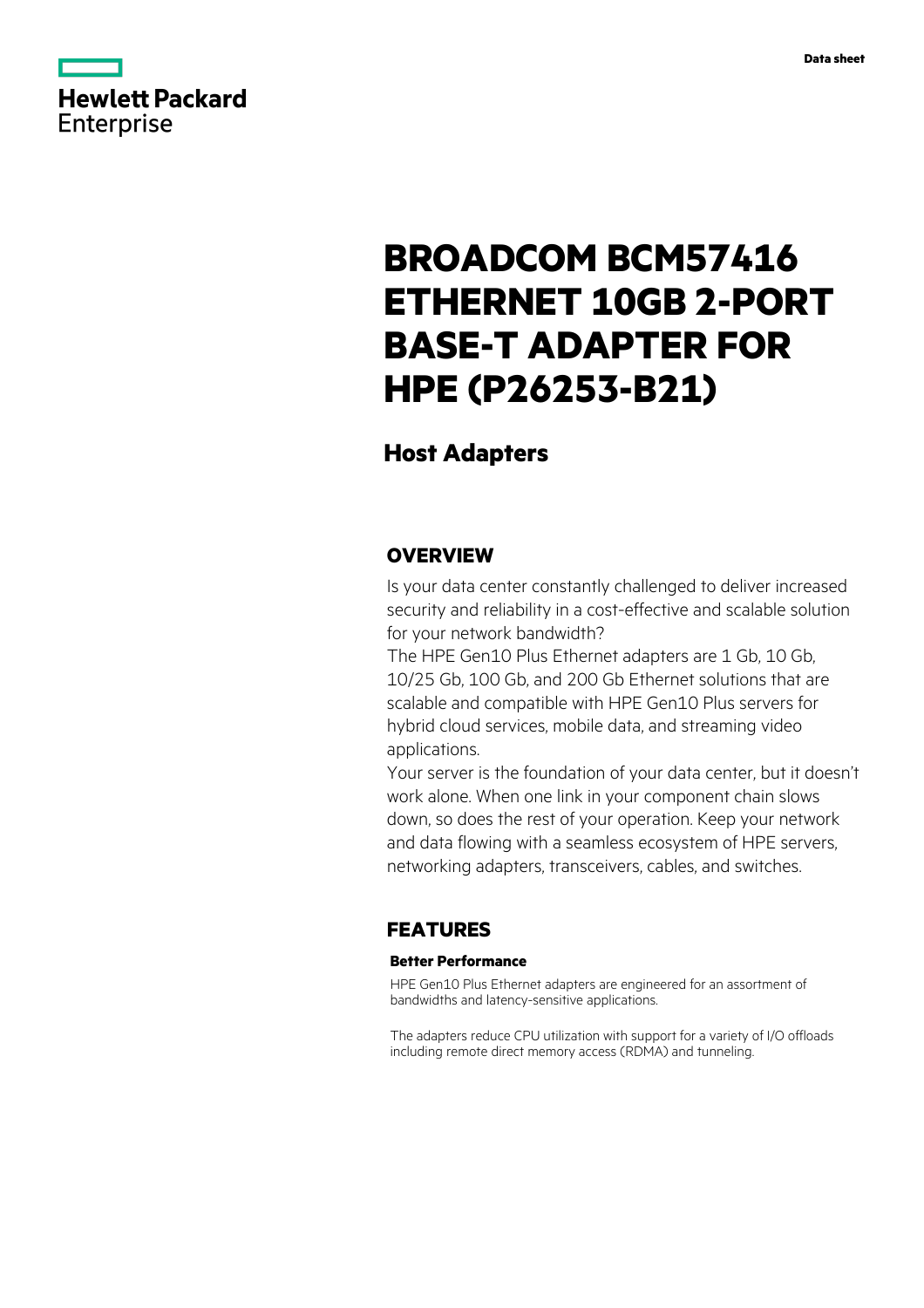### **Reliability and Security**

HPE Gen10 Plus Ethernet adapters authenticate updates for NICs, and help ensure that signed firmware is correct and trusted to reduce rogue firmware installation.

The adapters protect applications, data, and server infrastructure by authenticating digitally-signed firmware via a root-of-trust architecture.

# **Technical specifications Broadcom BCM57416 Ethernet 10Gb 2-port BASE-T Adapter for HPE**

| <b>Product Number</b> | P26253-B21       |
|-----------------------|------------------|
| Data rate             | 10 <sub>6b</sub> |
| <b>Bus type</b>       | PCIe Gen3x8      |
| <b>Form factor</b>    | Stand up         |